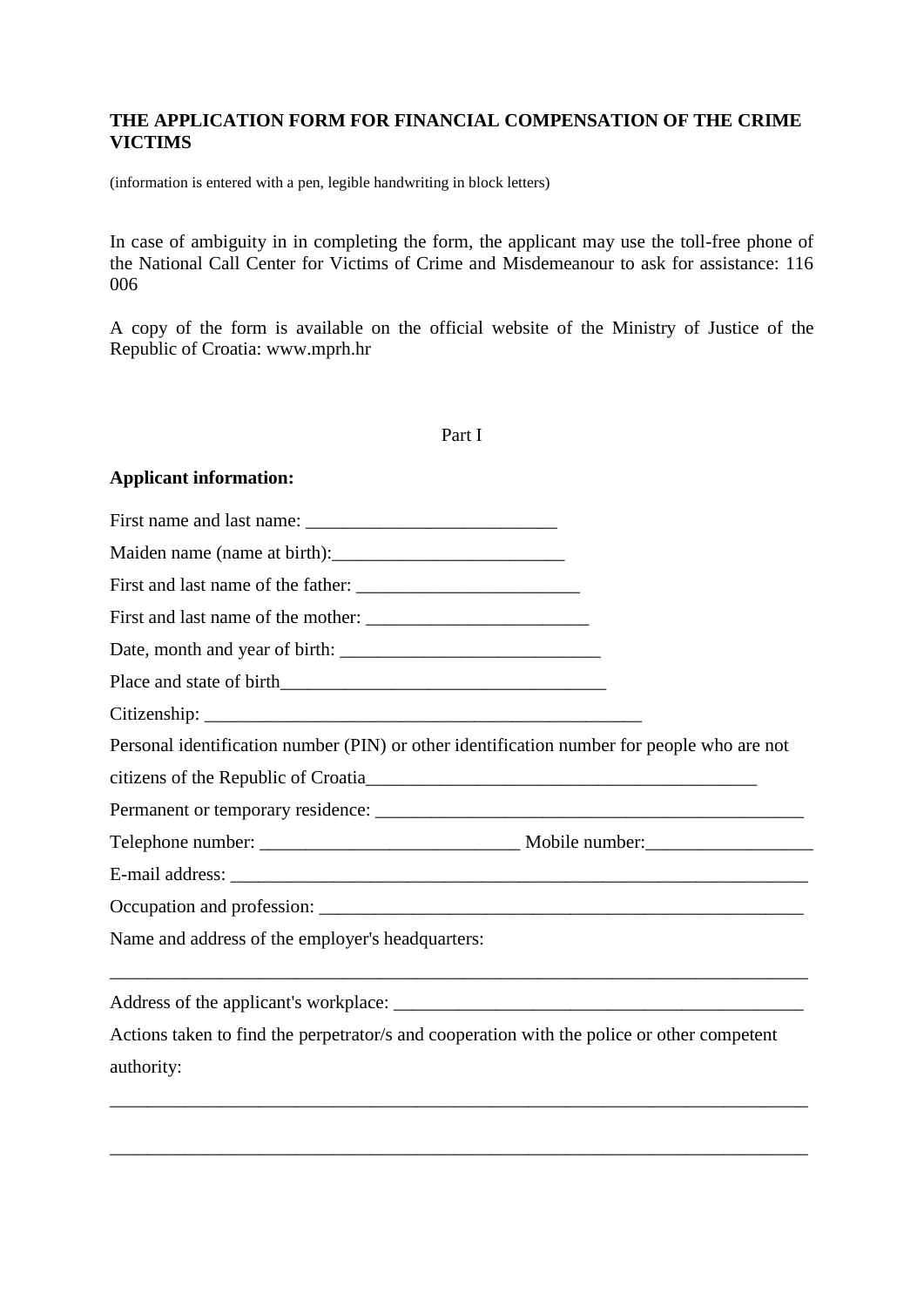#### **Information about the legal representative or guardian of the applicant**

(if the applicant is a minor or is deprived of legal capacity)

| Telephone number: ____________ Mobile number: __________________________________                |  |
|-------------------------------------------------------------------------------------------------|--|
|                                                                                                 |  |
| Information about the victim<br>(Details are completed if the applicant is not a direct victim) |  |
|                                                                                                 |  |
|                                                                                                 |  |
| Kinship relations of the applicant with direct crime victim:                                    |  |
| (indicate whether they lived in the same household or common-law or same sex union and for how  |  |
| long)                                                                                           |  |

Indicate whether the applicant is a beneficiary of the family pension per deceased victim

(to be completed only if the applicant has lost the right to maintenance in accordance with the law)

#### Part II

## **Information about the perpetrator and the criminal offense**

**\_\_\_\_\_\_\_\_\_\_\_\_\_\_\_\_\_\_\_\_\_\_\_\_\_\_\_\_\_**

The name and nickname of the perpetrator (if known) \_\_\_\_\_\_\_\_\_\_\_\_\_\_\_\_\_\_\_\_\_\_\_\_\_\_\_\_\_ Date of the criminal offense \_\_\_\_\_\_\_\_\_\_\_\_\_\_\_\_\_\_\_\_\_\_\_\_\_\_\_\_\_\_\_\_\_\_\_\_\_\_\_\_\_\_\_\_\_\_\_\_\_\_\_ Place of the criminal offense A brief description of the event; a) circumstances leading to the criminal offense\_\_\_\_\_\_\_\_\_\_\_\_\_\_\_\_\_\_\_\_\_\_\_\_\_\_\_\_\_\_\_\_\_  $\mathcal{L}_\text{max} = \frac{1}{2} \sum_{i=1}^{n} \frac{1}{2} \sum_{i=1}^{n} \frac{1}{2} \sum_{i=1}^{n} \frac{1}{2} \sum_{i=1}^{n} \frac{1}{2} \sum_{i=1}^{n} \frac{1}{2} \sum_{i=1}^{n} \frac{1}{2} \sum_{i=1}^{n} \frac{1}{2} \sum_{i=1}^{n} \frac{1}{2} \sum_{i=1}^{n} \frac{1}{2} \sum_{i=1}^{n} \frac{1}{2} \sum_{i=1}^{n} \frac{1}{2} \sum_{i=1}^{n} \frac{1$ 

\_\_\_\_\_\_\_\_\_\_\_\_\_\_\_\_\_\_\_\_\_\_\_\_\_\_\_\_\_\_\_\_\_\_\_\_\_\_\_\_\_\_\_\_\_\_\_\_\_\_\_\_\_\_\_\_\_\_\_\_\_\_\_\_\_\_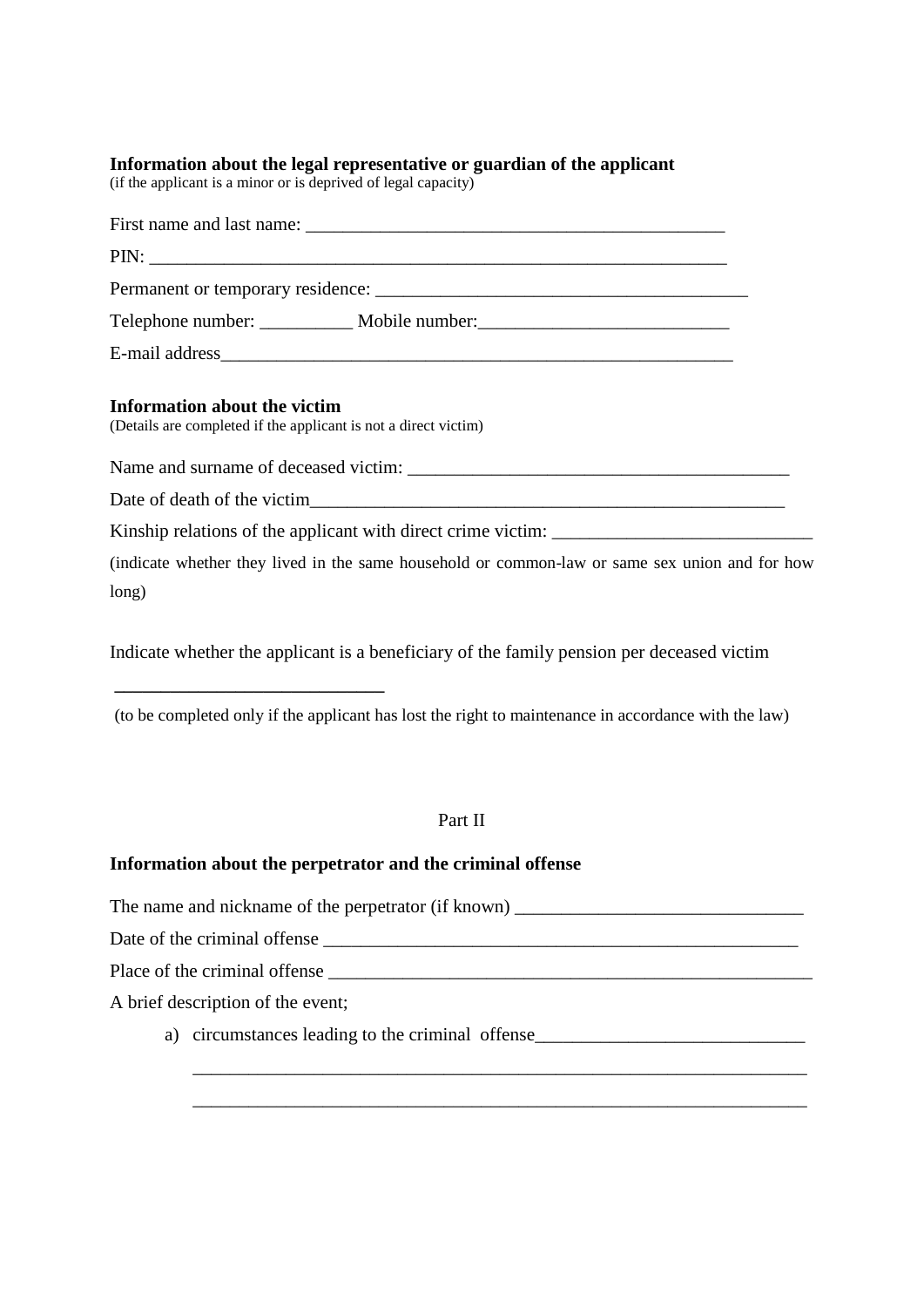b) circumstances and manner of commission of the criminal offense

\_\_\_\_\_\_\_\_\_\_\_\_\_\_\_\_\_\_\_\_\_\_\_\_\_\_\_\_\_\_\_\_\_\_\_\_\_\_\_\_\_\_\_\_\_\_\_\_\_\_\_\_\_\_\_\_\_\_\_\_\_\_\_\_\_\_

\_\_\_\_\_\_\_\_\_\_\_\_\_\_\_\_\_\_\_\_\_\_\_\_\_\_\_\_\_\_\_\_\_\_\_\_\_\_\_\_\_\_\_\_\_\_\_\_\_\_\_\_\_\_\_\_\_\_\_\_\_\_\_\_\_\_

\_\_\_\_\_\_\_\_\_\_\_\_\_\_\_\_\_\_\_\_\_\_\_\_\_\_\_\_\_\_\_\_\_\_\_\_\_\_\_\_\_\_\_\_\_\_\_\_\_\_\_\_\_\_\_\_\_\_\_\_\_\_\_\_\_\_

\_\_\_\_\_\_\_\_\_\_\_\_\_\_\_\_\_\_\_\_\_\_\_\_\_\_\_\_\_\_\_\_\_\_\_\_\_\_\_\_\_\_\_\_\_\_\_\_\_\_\_\_\_\_\_\_\_\_\_\_\_\_\_\_\_\_

\_\_\_\_\_\_\_\_\_\_\_\_\_\_\_\_\_\_\_\_\_\_\_\_\_\_\_\_\_\_\_\_\_\_\_\_\_\_\_\_\_\_\_\_\_\_\_\_\_\_\_\_\_\_\_\_\_\_\_\_\_\_\_\_\_\_

c) proceeding immediately after the criminal offense

Date of report of the criminal offence: \_\_\_\_\_\_\_\_\_\_\_\_\_\_\_\_\_\_\_\_\_\_\_\_\_\_\_\_\_\_\_\_\_\_\_\_\_\_\_\_\_

Whether there are criminal proceedings against the perpetrator, at which court, and the reference number of the criminal case file:

\_\_\_\_\_\_\_\_\_\_\_\_\_\_\_\_\_\_\_\_\_\_\_\_\_\_\_\_\_\_\_\_\_\_\_\_\_\_\_\_\_\_\_\_\_\_\_\_\_\_\_\_\_\_\_\_\_\_\_\_\_

Whether the compensation was realized in connection with the harmful event (in criminal,

civil or any other proceedings or settlement): \_\_\_\_\_\_\_\_\_\_\_\_\_\_\_\_\_\_\_\_\_\_\_\_\_\_\_\_\_\_\_\_\_\_

If so, state the basis for the compensation paid, and when, how and in what amount the compensation was paid: \_\_\_\_\_\_\_\_\_\_\_\_\_\_\_\_\_\_\_\_\_\_\_\_\_\_\_\_\_\_\_\_\_\_\_\_\_\_\_\_\_\_\_\_\_\_\_\_\_\_\_\_\_\_\_

## **The type and amount of compensation that the victim is claiming:**

Compensation for medical treatment costs:

Compensation for loss of earnings: \_\_\_\_\_\_\_\_\_\_\_\_\_\_\_\_\_\_\_\_

Compensation for loss of maintenance:

Compensation for funeral costs:

Indicate whether the applicant is under obligatory health insurance and whether costs of his/her medical treatment were settled and in what amount: \_\_\_\_\_\_\_\_\_\_\_\_\_\_\_\_\_\_\_\_\_

\_\_\_\_\_\_\_\_\_\_\_\_\_\_\_\_\_\_\_\_\_\_\_\_\_\_\_\_\_\_\_\_\_\_\_\_\_\_\_\_\_\_\_\_\_\_\_\_\_\_\_\_\_\_\_\_\_\_\_\_\_\_\_\_\_\_\_\_\_\_\_\_\_\_\_